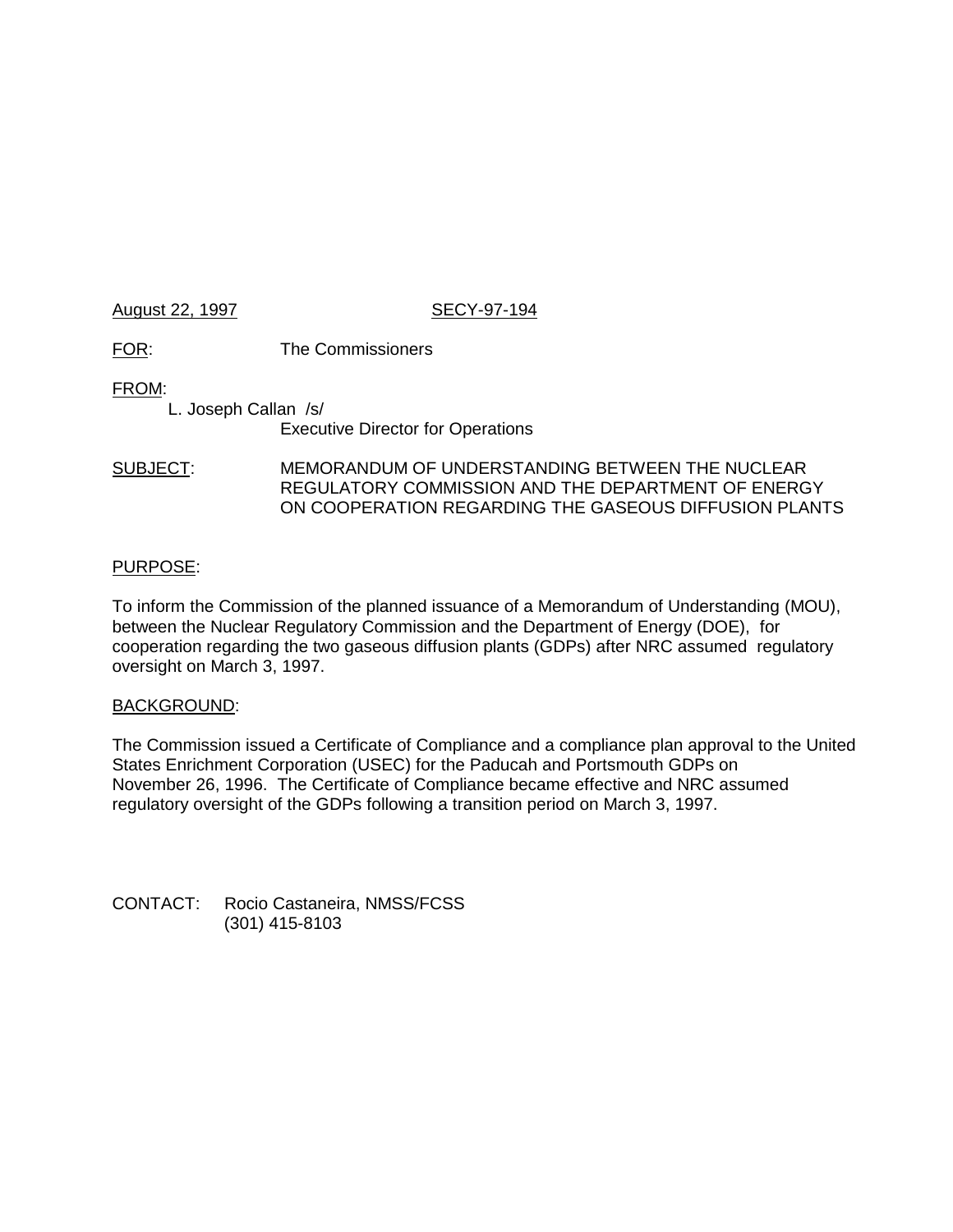#### DISCUSSION:

NRC assumed regulatory oversight for nuclear safety, safeguards, and security of the portions of the GDPs leased from DOE by USEC, with the exception of the Highly Enriched Uranium Refeed activity in buildings X-326 and X-705 at the Portsmouth GDP. DOE retains regulatory oversight of these areas until the refeed activity is complete. All DOE activities in DOE areas and shared areas are governed by DOE requirements. DOE has representatives at each GDP site to oversee their activities.

The staff is providing, for the Commission's review, the attached MOU between NRC and DOE. This MOU is a result of a cooperative effort between NRC and DOE technical and general counsel staffs. It establishes the responsibilities of NRC and DOE at the GDPs.

#### COORDINATION:

The Office of the General Counsel has reviewed this paper and has no legal objection.

This paper was not coordinated with the Offices of the Chief Financial Officer and the Chief Information Officer because the paper does not involve budget, resource impacts, financial management or information management.

#### RECOMMENDATIONS:

The staff believes that the attached MOU effectively encompasses the staff's goal of delineating the responsibilities of NRC and DOE at the GDPs. Unless otherwise directed within ten working days of the date of this paper, the staff will execute the MOU with DOE and publish it in the Federal Register.

L. Joseph Callan

Executive Director

for Operations

Attachment: Proposed Federal Register Notice with MOU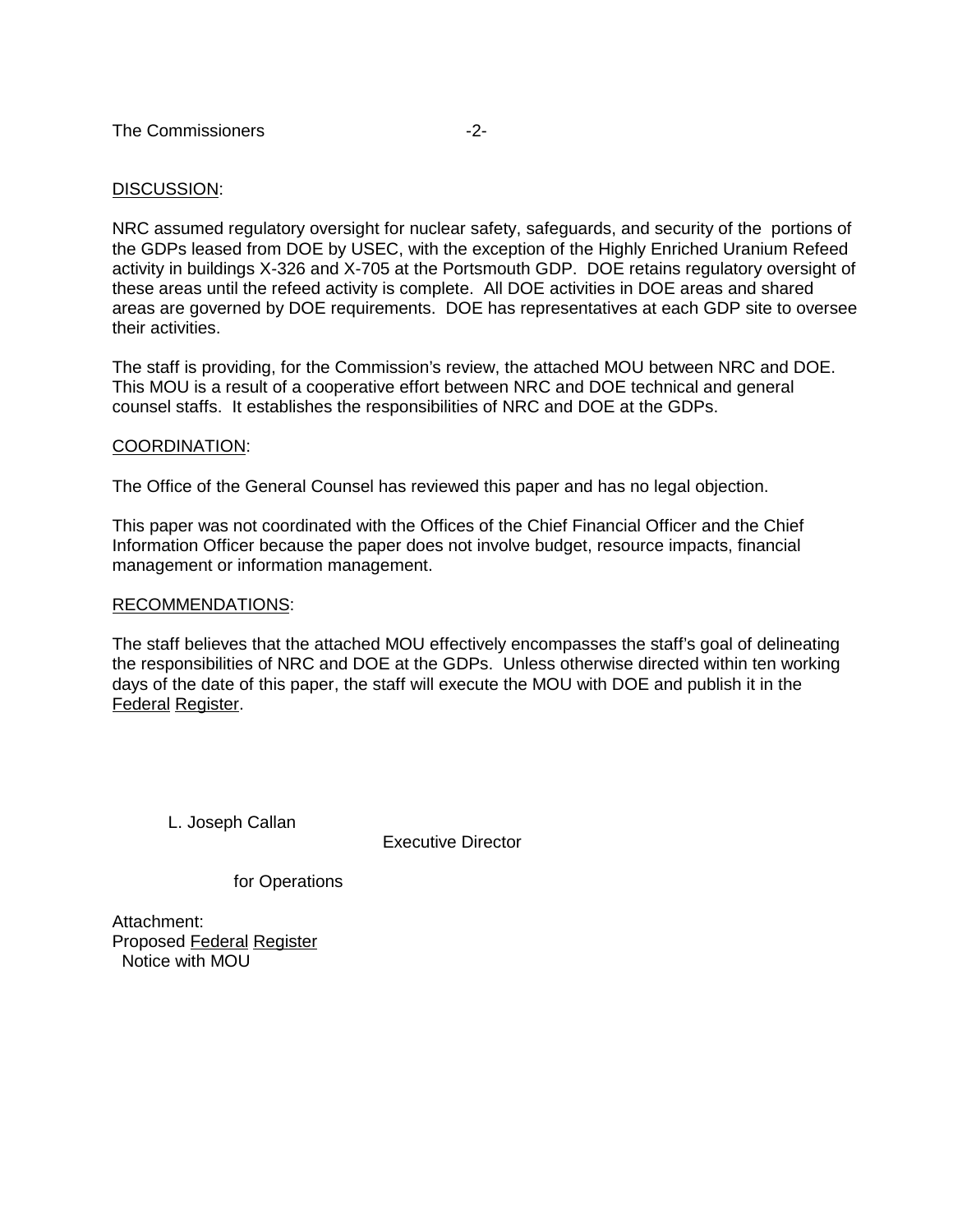The Commissioners and the Commissioners of the state of the state of the state of the state of the state of the state of the state of the state of the state of the state of the state of the state of the state of the state

7590-01

# U.S. NUCLEAR REGULATORY COMMISSION

# MEMORANDUM OF UNDERSTANDING **BETWEEN** THE DEPARTMENT OF ENERGY AND THE NUCLEAR REGULATORY COMMISSION ON COOPERATION REGARDING THE GASEOUS DIFFUSION PLANTS

[DOCKET NOS. 70-7001; 70-7002]

AGENCIES: Nuclear Regulatory Commission and Department of Energy

ACTION: Publication of Memorandum of Understanding between the Department of Energy (DOE) and the Nuclear Regulatory Commission (NRC).

SUMMARY: NRC and DOE have entered into a Memorandum of Understanding (MOU) on cooperation regarding the gaseous diffusion plants. The MOU is intended to describe the various responsibilities with respect to continued cooperation between NRC and DOE, and to set forth a framework for coordination of issues now that NRC has assumed regulatory oversight. The text of the MOU is set forth below.

#### FOR FURTHER INFORMATION CONTACT:

Mr. Robert C. Pierson, telephone 301-415-7192, Office of Nuclear Material Safety and Safeguards, MS T-8A-33, U.S. Nuclear Regulatory Commission, Washington, DC 20555.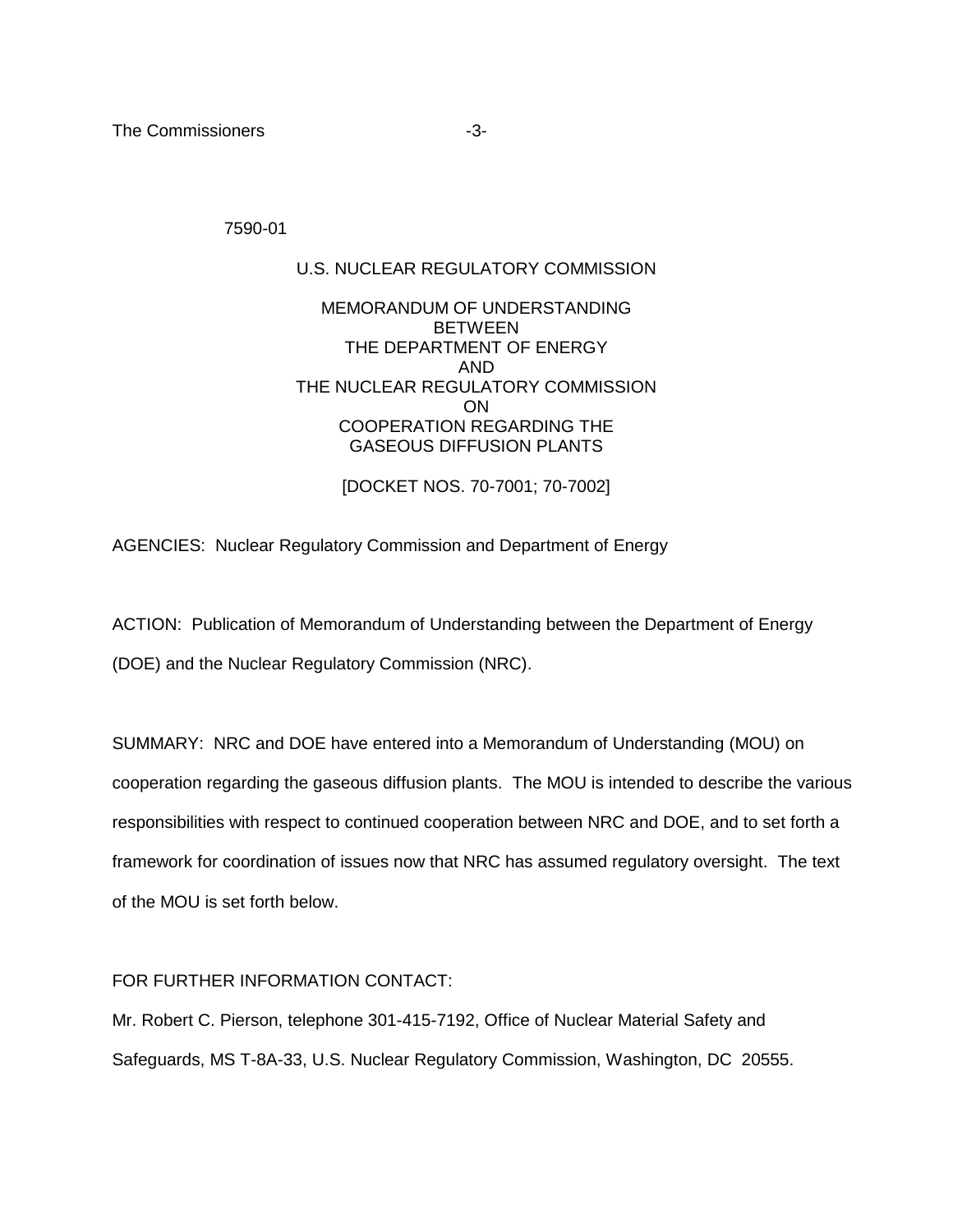The Commissioners **-4-**

-2-

Dated at Rockville, Maryland, this day of August 1997.

# FOR THE NUCLEAR REGULATORY COMMISSION

Elizabeth Q. Ten Eyck, Director

Division of Fuel Cycle Safety

and Safeguards, NMSS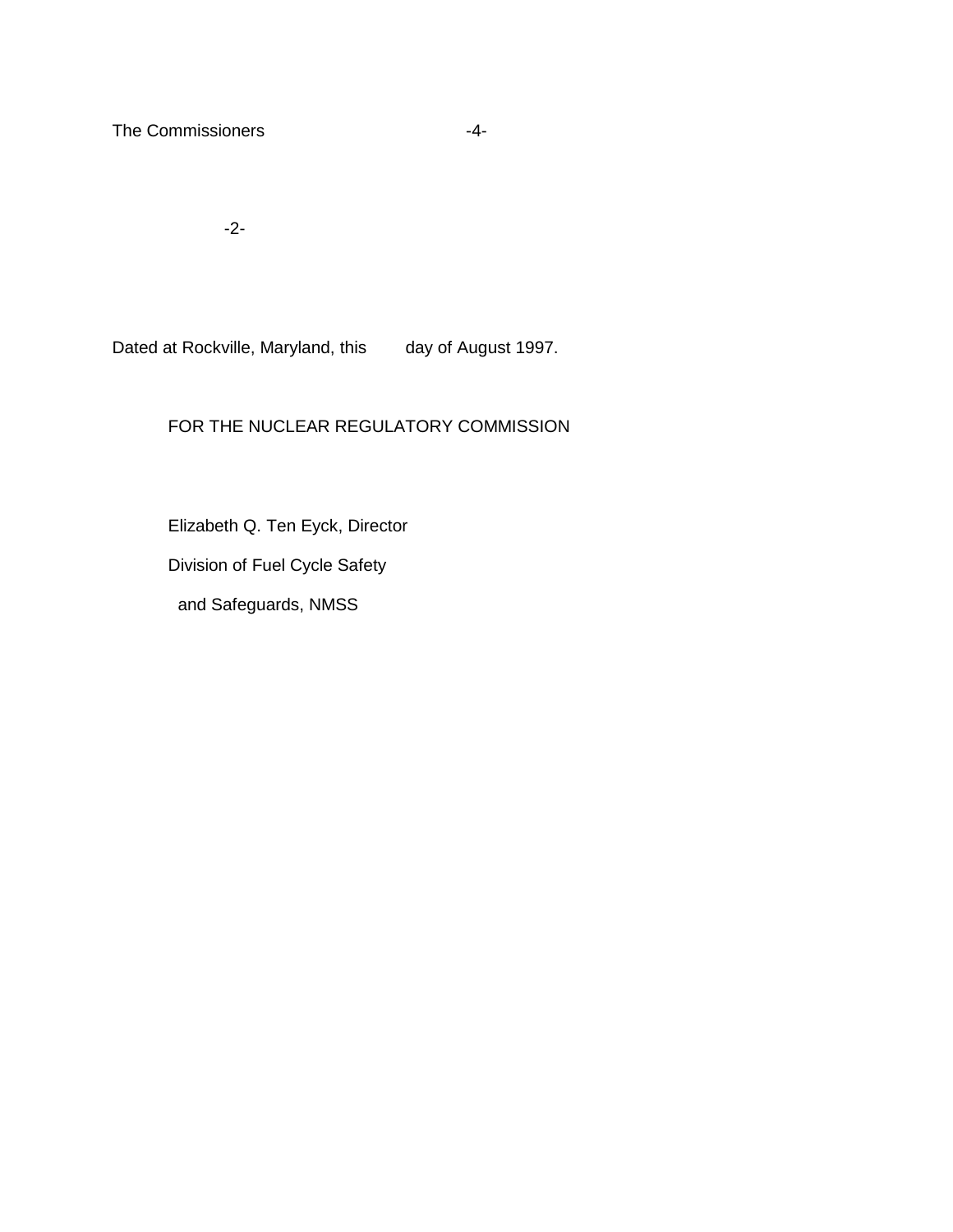-2-

Dated at Rockville, Maryland, this day of August 1997.

# FOR THE NUCLEAR REGULATORY COMMISSION

Elizabeth Q. Ten Eyck, Director

Division of Fuel Cycle Safety

and Safeguards, NMSS

Docket Nos. 70-7001 & 70-7002

#### DISTRIBUTION: Docket Nos. 70-7001 & 70-7002 NRC file center OGC OCA<br>
NMSS r/f FCSS r/f NMSS r/f<br>f EDO  $SPB$  r/f SECY KO'Brien, RIII<br>CCox, RIII M CCox, RIII MMSS Dir. Ofc. r/f<br>OIG OCAA OPA OCAA SPB Enrichment Section

a:\MOUFRN.RXC

| $\parallel$ OFC | <b>SPB</b>     |  | <b>SPB</b>      |  | <b>SPB</b>     |  | <b>SPB</b>      |  | <b>FCSS</b> |  |
|-----------------|----------------|--|-----------------|--|----------------|--|-----------------|--|-------------|--|
| <b>NAME</b>     | RCastaneira/ij |  | <b>DHoadley</b> |  | <b>DMartin</b> |  | <b>RPierson</b> |  | ETenEyck    |  |
| <b>II DATE</b>  | /97            |  | /97             |  | /97            |  | /97             |  | /97         |  |
| C – COVER       |                |  |                 |  |                |  |                 |  |             |  |

**N = NO COPY**

**C = COVER E = COVER & ENCLOSURE**

**OFFICIAL RECORD COPY**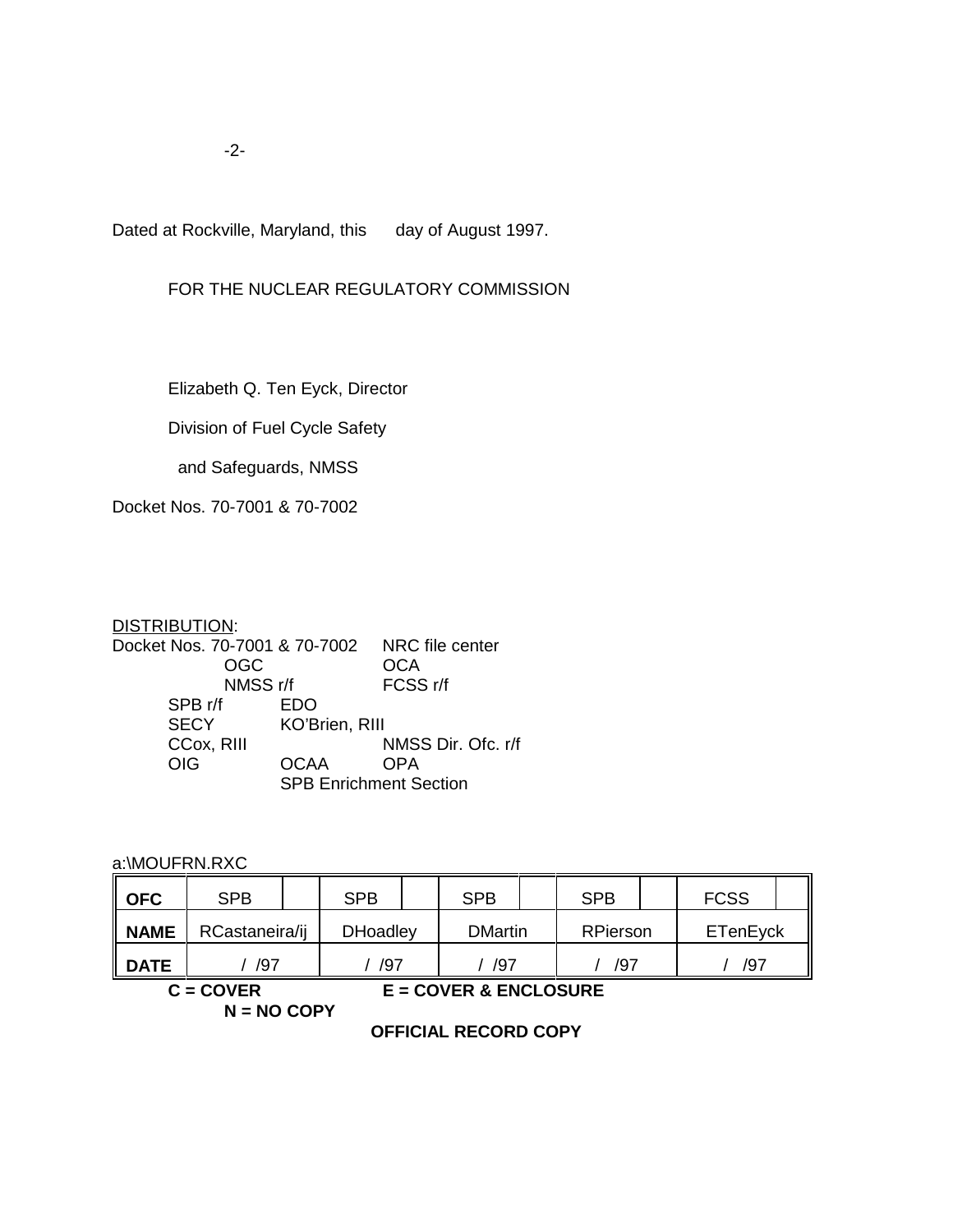#### MEMORANDUM OF UNDERSTANDING BETWEEN THE DEPARTMENT OF ENERGY AND THE NUCLEAR REGULATORY COMMISSION

#### COOPERATION REGARDING THE GASEOUS DIFFUSION PLANTS

#### I. BACKGROUND

The Atomic Energy Act of 1954 (the Act), as amended by the Energy Policy Act of 1992 (42 U.S.C. §2297 et seq.), created the United States Enrichment Corporation (USEC), a government corporation, for the purpose of managing and operating the uranium enrichment enterprise owned and previously operated by the Department of Energy (DOE). The Act also required that the Nuclear Regulatory Commission (NRC) establish standards for regulation of the gaseous diffusion plants (GDPs) located in Paducah, Kentucky, and Piketon, Ohio, in order to protect the worker and public health and safety and to provide for the common defense and security. NRC published its final standards, 10 CFR Part 76, "Certification of Gaseous Diffusion Plants," on September 23, 1994 (59 Fed. Reg. 48944). The Act also directed NRC to establish and implement an annual<sup>1</sup> certification process by which the gaseous diffusion plants would be certified by NRC for compliance with these standards. For areas where plant operations are not yet in compliance, the Act provided that DOE will prepare compliance plans. Based upon a review of the certification applications and the DOE-prepared compliance plans submitted by USEC, on September 16, 1996, a Notice of Certification Decision for the U.S. Enrichment Corporation to operate the GDPs and a Finding of No Significant Impact (the Notice) was issued by NRC, 61 Fed. Reg. 49360 (September 19, 1996). After disposition of public comments received in response to NRC's Notice of Certification Decision, NRC issued a Certificate of Compliance and a compliance plan approval for each plant on November 26, 1996. The Certificates of Compliance became effective and NRC assumed regulatory oversight of the GDPs on March 3, 1997.

This Memorandum of Understanding (MOU) is designed to supplement the "Agreement Defining Security Responsibilities at the Paducah and Portsmouth Gaseous Diffusion Plants Between the Department of Energy's Office of Safeguards and Security and the Nuclear Regulatory Commission's Division of Security," dated March 10, 1995, and replace the "Agreement Establishing Guidance for NRC Inspection Activities at the Paducah and Portsmouth Gaseous Diffusion Plants between Department of Energy Regulatory Oversight Manager and Nuclear Regulatory Commission," dated August 11, 1994.

<sup>&</sup>lt;sup>1</sup>The USEC Privatization Act, Public Law 104-134, amends  $$1701(c)(2)$  of the Atomic Energy Act, by replacing the requirement for an annual application for a certificate of compliance with a requirement for an application to be filed "periodically, as determined by the Commission, but not less than every five years."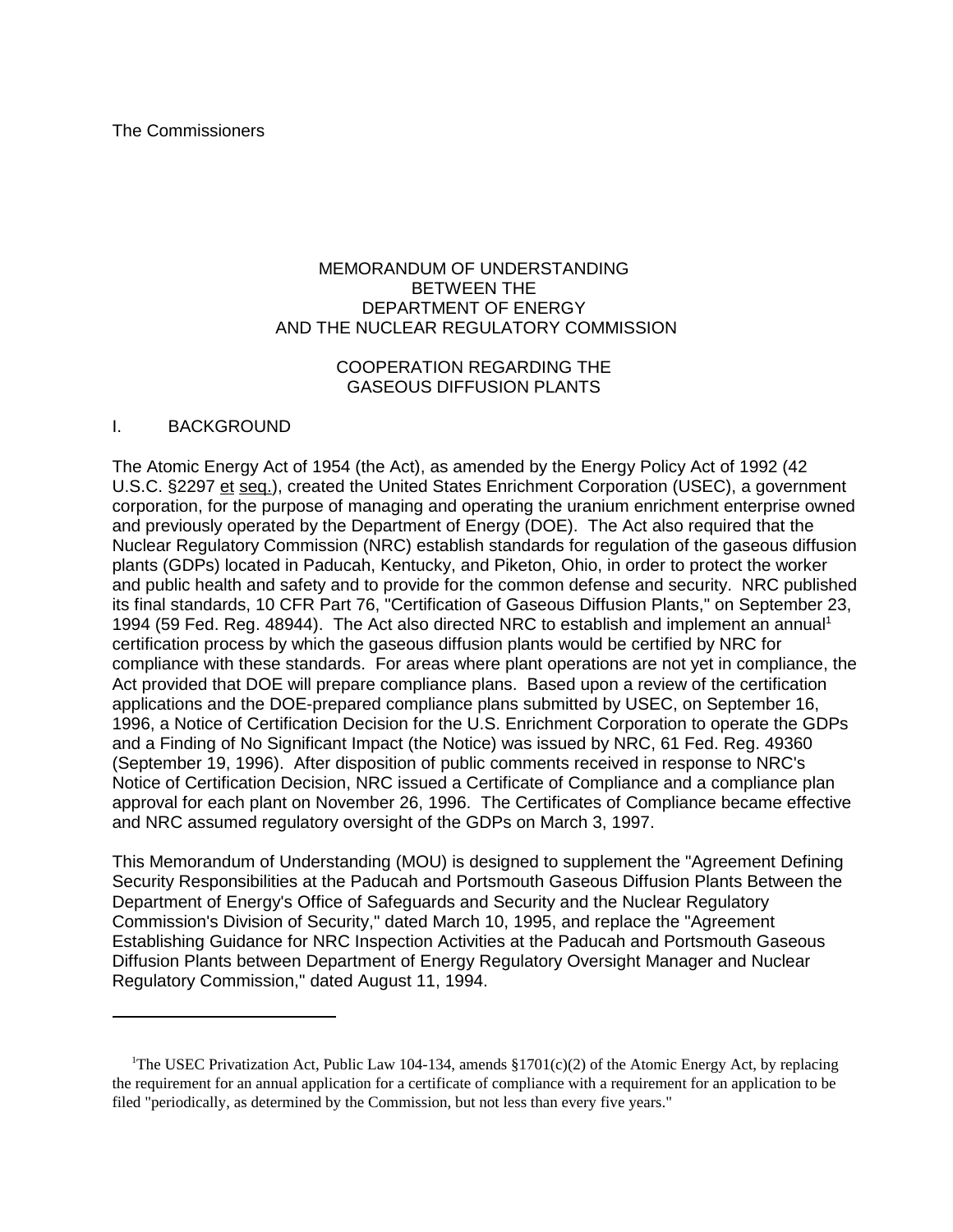#### II. AUTHORITY AND SCOPE

Pursuant to the Atomic Energy Act of 1954, as amended, including in particular the provisions of the Energy Policy Act of 1992 on regulation and certification as generally described above, NRC and DOE are issuing this MOU to describe the various responsibilities with respect to continued cooperation between NRC and DOE, and to set forth a framework for coordination of issues after NRC assumes regulatory oversight.

- A. NRC assumed regulatory oversight for nuclear safety, safeguards, and security at the leased portions of the GDPs on March 3, 1997, with the exception of the Highly Enriched Uranium (HEU) Refeed activity in Buildings X-326 and X-705 at the Portsmouth Gaseous Diffusion Plant.
- B. The Regulatory Oversight Agreement (ROA), Exhibit D to the Lease Agreement between DOE and USEC, sets forth the requirements and safety basis for the operation of DOE activities in the leased areas of the GDPs. The activities governed by the ROA consist of HEU Refeed activity in Buildings X-326 and X-705 at the Portsmouth Gaseous Diffusion Plant. Nothing in this MOU is intended to restrict or expand the authority of DOE or to affect or otherwise alter the terms of the ROA until by its terms it ceases to apply to facilities or activities for which NRC assumes regulatory oversight.
- C. NRC certification of the GDPs is in part conditioned upon USEC adherence to a Compliance Plan prepared and approved by DOE for each GDP in accordance with the Atomic Energy Act of 1954, as amended, and 10 CFR Part 76. Modification(s) to the Compliance Plan requires DOE approval prior to submittal to NRC for final approval.
- D. Nothing in this MOU is intended to restrict or otherwise limit the authority of NRC to exercise its full regulatory authority, including both inspection and enforcement authority.

#### III. INTERFACES BETWEEN DOE AND NRC

A. Exchange of Information and Technical Staff Support

1. DOE and NRC agree to make available to each other information and technical support concerning matters of common interest<sup>2</sup>. DOE and NRC agree to meet, as necessary, at mutually agreeable times and locations to exchange information on matters of common interest.

<sup>&</sup>lt;sup>2</sup>Matters of common interest concern modifications to GDP site areas, railways, roadways, structures, systems, components, hazards, activities, tenant mix, population, etc., which can impact safety, safeguards or security risks (likelihood or consequence) under DOE or NRC jurisdiction during normal, off-normal or emergency conditions. The tenant mix includes multiple organizations other than DOE and USEC with GDP site space leased from DOE. These organizations are not staffed with GDP workers, i.e. National Guard, Defense Logistic Agency, etc.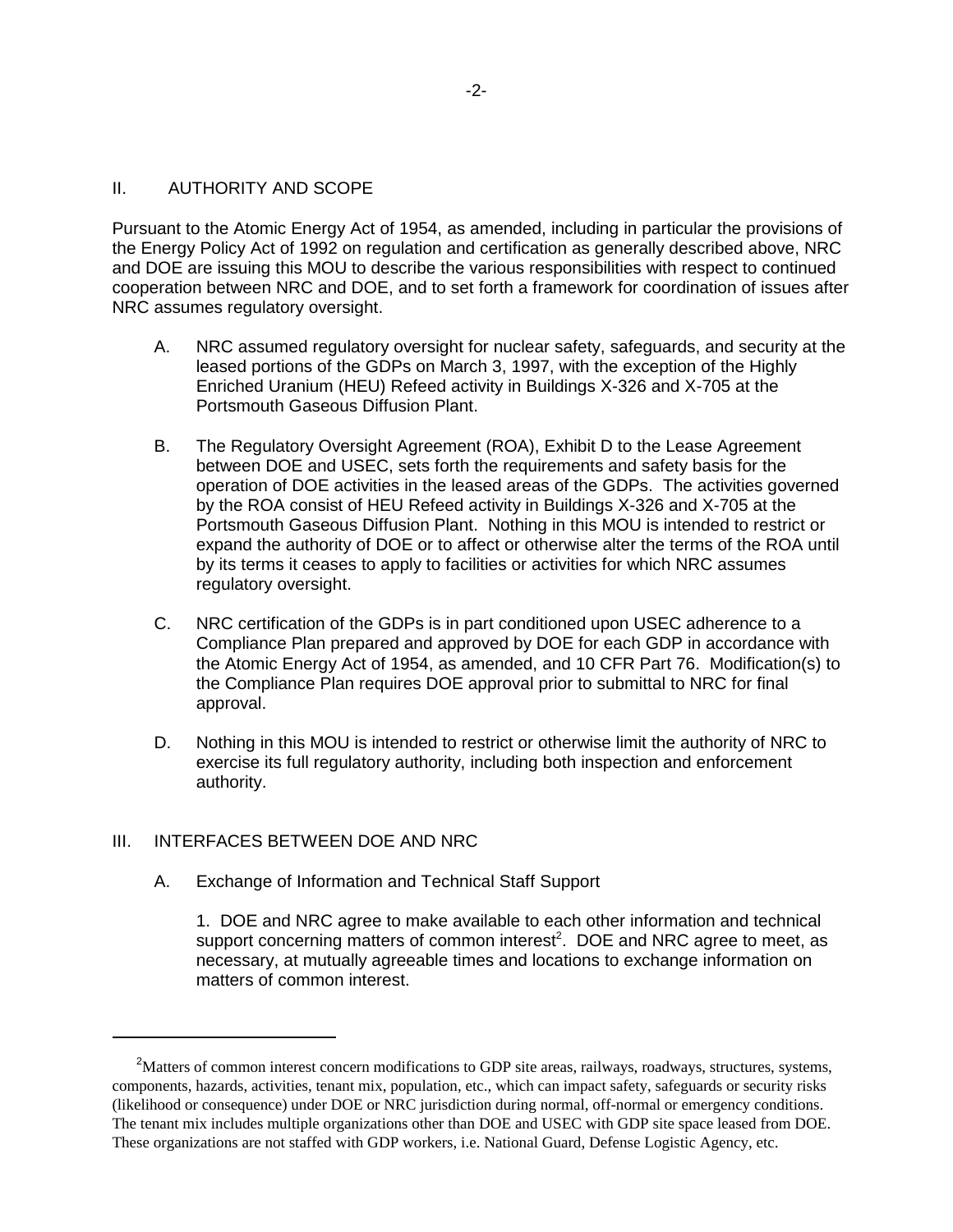2. DOE agrees to notify NRC of the following:

a. Substantial proposed changes to the GDP site involving matters of common interest.

b. Substantial proposed changes to the Lease Agreement between the Department of Energy and the United States Enrichment Corporation, dated July 1, 1993.

c. Substantial proposed changes to the DOE Regulatory Oversight Agreement between DOE and USEC.

d. Substantial proposed changes to "USEC AND DOE Resolution of Shared Site Issues at the Gaseous Diffusion Plants," dated January 24, 1996.

e. Substantial proposed changes to the HEU Refeed Program.

3. NRC agrees to notify DOE of substantial proposed changes in USEC's operations potentially impacting safety, safeguards and/or security on site.

4. NRC and DOE will share all audit, assessment, and inspection reports on shared systems or areas.

5. DOE and NRC will coordinate with each other for proposed enforcement actions involving those shared systems or areas in Buildings X-326 and X-705 at the Portsmouth GDP where there is HEU activity. USEC is responsible for all system components required for USEC LEU/GDP operability. These components are subject to NRC inspection and enforcement, although they may be physically located in DOE controlled space.

6. Each agency recognizes that it is responsible for the identification, protection, control and accounting of information used or otherwise furnished in connection with this MOU in accordance with its established procedures. This information consists of classified, proprietary, Safeguards Information (SGI) and Unclassified Controlled Nuclear Information (UCNI).

#### B. Emergency Response

1. In accordance with the Federal Radiological Emergency Response Plan (FRERP), the NRC is the Lead Federal Agency (LFA) for an emergency involving DOE-owned GDPs operating under NRC regulatory oversight. If the origin of the emergency is determined to be in the DOE portion of the plant, then the LFA would be transferred to DOE. DOE and NRC will develop appropriate joint procedures which will ensure compatibility in response to emergencies in leased areas under NRC regulatory oversight.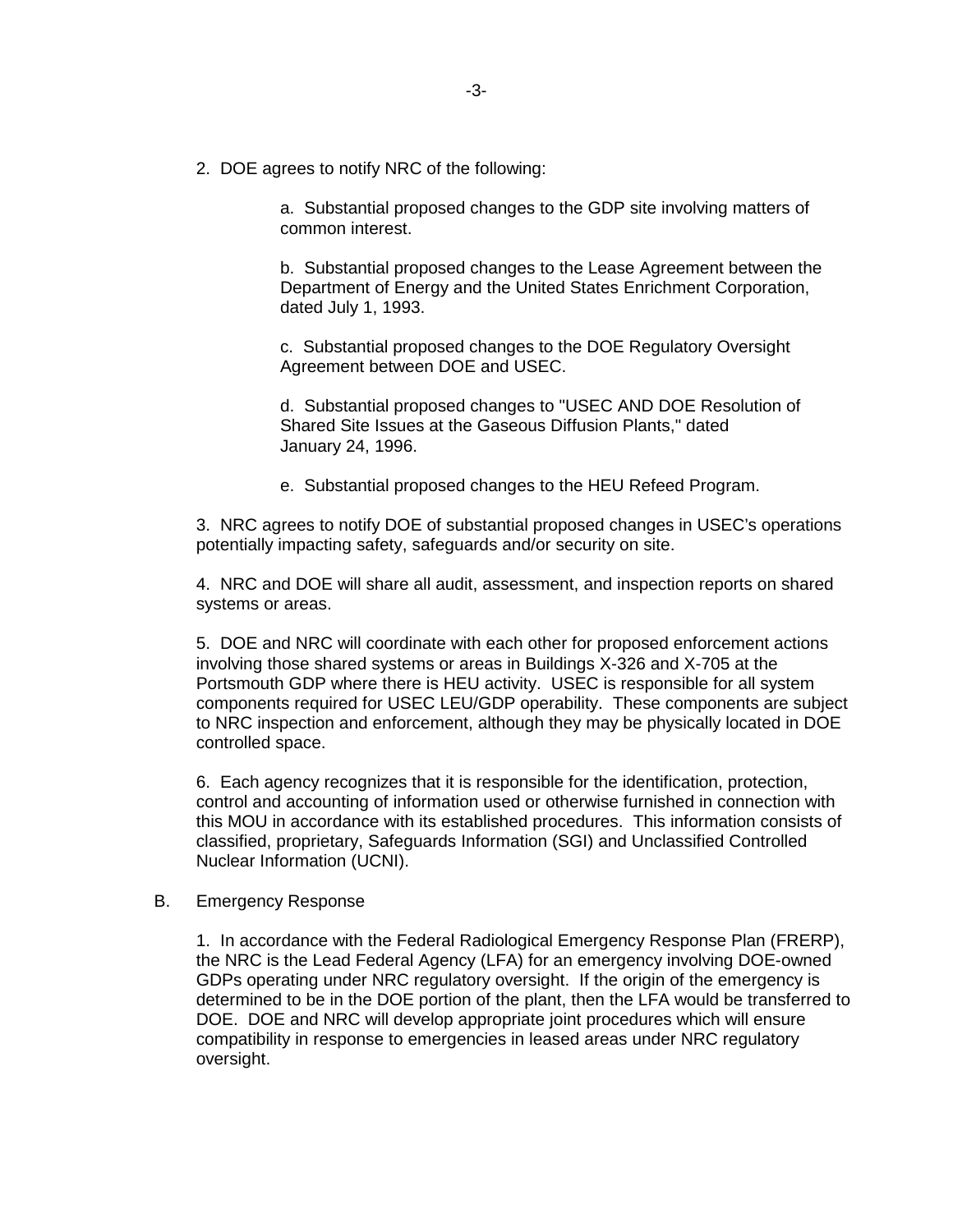2. The emergency planning requirements for GDPs, including offsite notifications and emergency classification levels and their corresponding emergency action levels, will be in accordance with the site emergency plans and procedures which will be coordinated among shared site regulators and tenants before and during implementation.

#### C. Referrals

1. DOE will not conduct inspections of nuclear safety, safeguards, and security in leased areas, except where there is a shared safety, safeguards, or security feature in USEC leased space, or as related to the HEU Refeed Program and DOE nuclear material and activities in USEC leased space. However, DOE personnel may, during the course of performing DOE activities, identify nuclear safety, safeguards or security concerns within the area of NRC responsibility. In such instances these and any other nuclear safety, safeguards or security concerns within NRC's purview identified by DOE will be referred to the NRC Resident Inspector for appropriate action. If DOE identifies situations with immediate safety, safeguards, or security significance, it will immediately communicate this information to USEC and the NRC Resident Inspector.

2. Similarly, although NRC will not conduct nuclear safety, safeguards, and security inspections in non-leased areas, NRC personnel may, during the course of performing NRC activities, identify nuclear safety, safeguards or security concerns within the area of DOE responsibility. NRC will refer these concerns to the DOE Site Manager for appropriate disposition.

3. Each agency will be responsible for processing, under its established program(s), allegations -- declarations, statements or assertions of impropriety or inadequacy whose validity has not been established -- and employee complaints or concerns of regulatory significance. Each agency will keep the other agency informed, as appropriate, of the existence, status and resolution of such allegations, complaints, or concerns. Each agency will assure that each allegation, complaint, or concern is promptly referred to the agency or entity that has jurisdiction over the allegation, complaint, or concern.

#### D. Coordinations

1. DOE will coordinate with USEC to inform NRC of reportable events, under DOE's occurrence reporting system, for which DOE is responsible.

2. DOE and NRC shall consult with each other before disclosure of information related to this MOU to preclude dissemination of information which may be exempt from disclosure under the Freedom of Information Act. It is NRC's practice to place all docket related DOE correspondence that is not classified or proprietary in the Public Document Room, unless DOE specifically requests, with appropriate justification, that the information be withheld.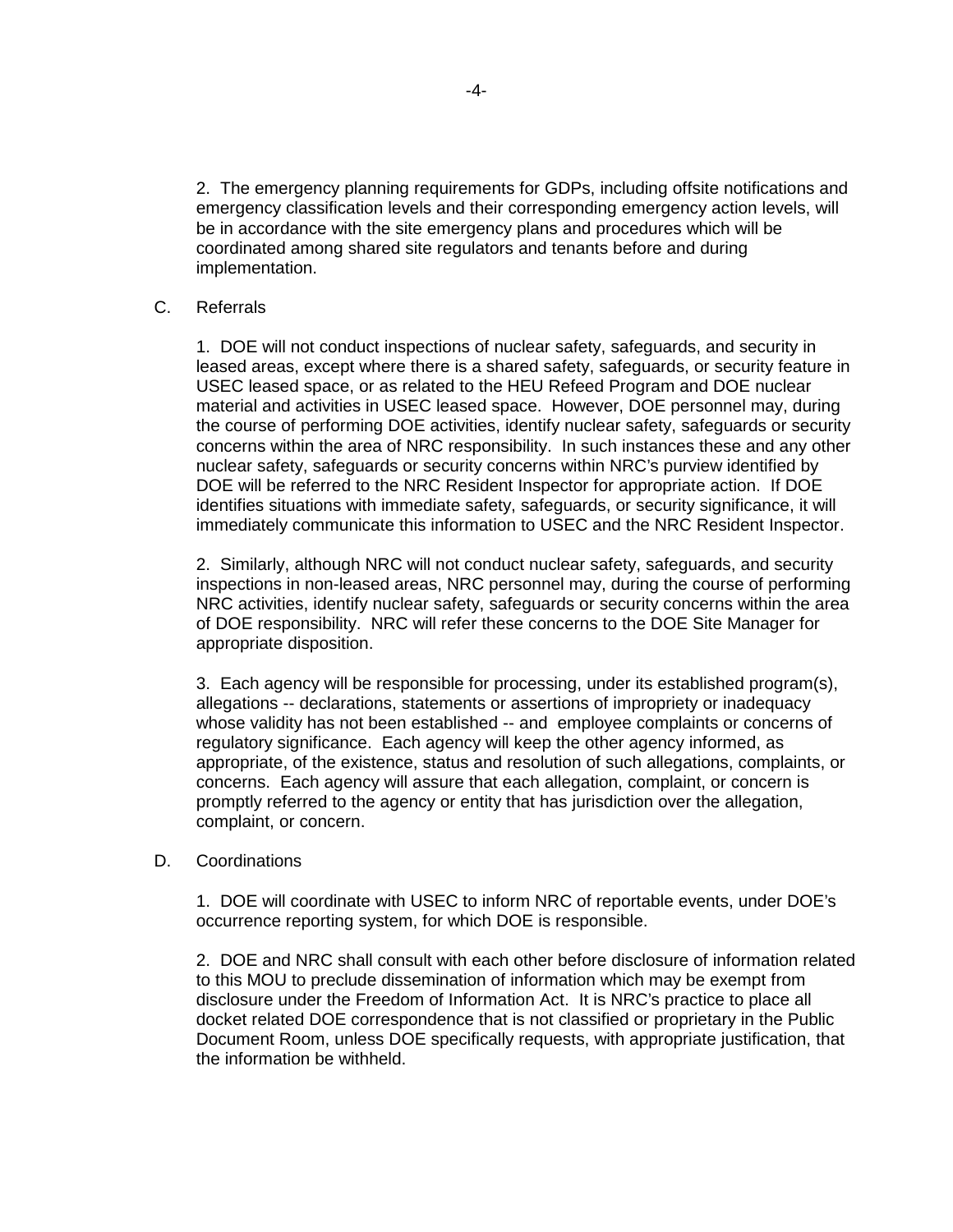3. On occasion, DOE may need to move its nuclear materials not in process through USEC areas to another location. NRC will not require DOE to fill out Forms 741 and/or 742 if the nuclear materials not in process only pass through USEC areas, i.e., not normally involving more than one shift, and remaining under DOE's continuous custody.

#### IV. POINTS OF CONTACT

- A. The principal senior management contacts for this MOU will be the DOE Assistant Manager for Enrichment Facilities, Oak Ridge Operations Office, and the Director, Division of Fuel Cycle Safety and Safeguards, Office of Nuclear Material Safety and Safeguards, NRC. These individuals may designate appropriate staff representatives for the purpose of administering this MOU.
- B. Identification of these contacts is not intended to restrict communication between DOE and NRC staff members on technical and other day-to-day activities.

#### V. RESOLUTION OF DISPUTES

- A. If disagreements or conflicts about matters within the scope of this MOU arise, DOE and NRC will work together to resolve these differences.
- B. Resolution of differences between DOE and NRC staff will be the initial responsibility of the DOE Site Manager, Portsmouth Site Office, or the DOE Site Manager, Paducah Site Office, and the Chief, of the responsible Branch within the Office of Nuclear Material Safety and Safeguards, NRC.

## VI. EFFECTIVE DATE AND MODIFICATION

This MOU shall become effective upon signing by the DOE Assistant Manager for Enrichment Facilities, Oak Ridge Operations, and the Director, Division of Fuel Cycle Safety and Safeguards, Office of Nuclear Material Safety and Safeguards, NRC, and will be subject to periodic reviews and may be amended or modified upon written agreement by the parties. This MOU may be terminated by mutual agreement or by written notice of either party submitted six months in advance of termination.